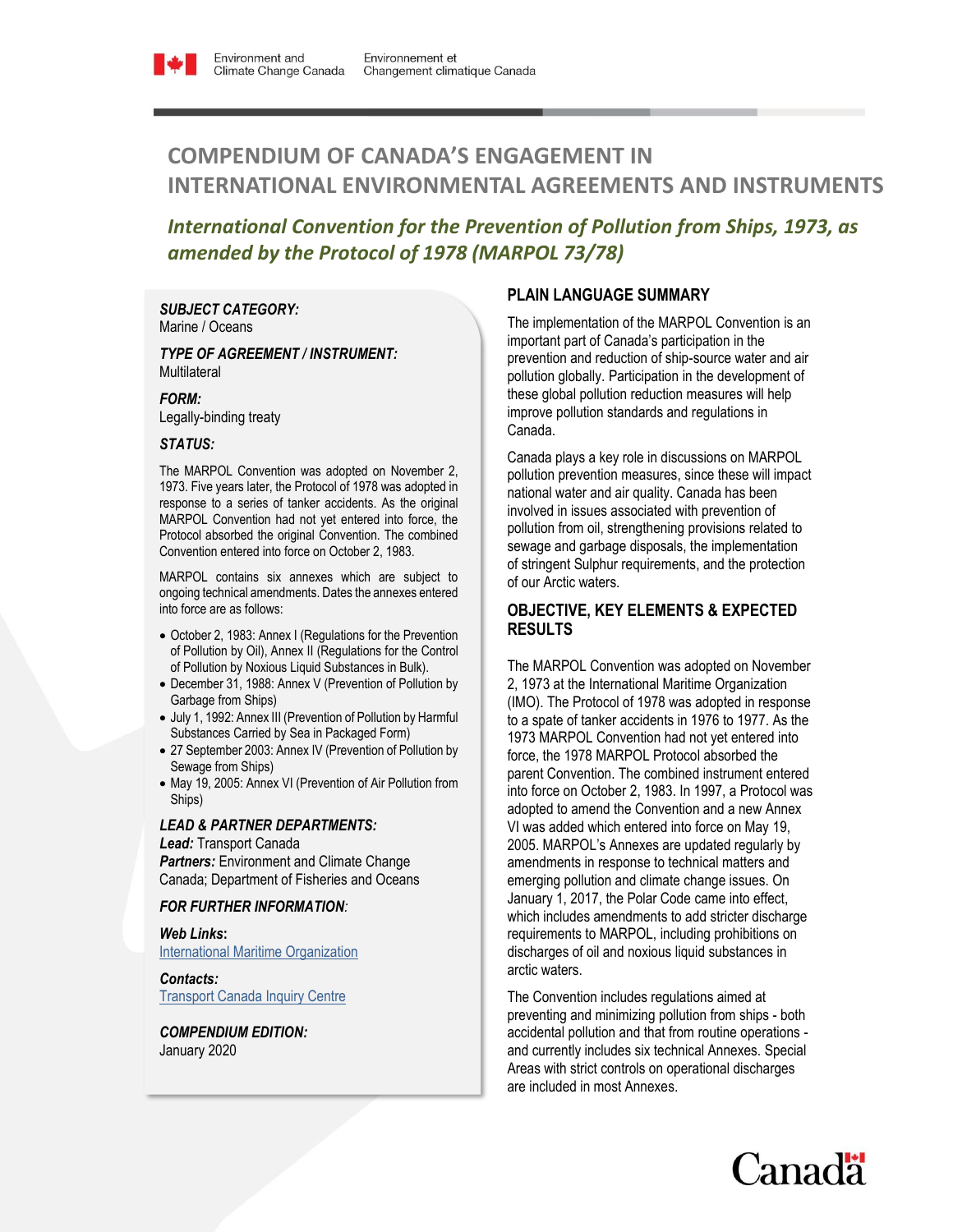Annex I Regulations for the Prevention of Pollution by Oil (entered into force October 2, 1983) covers prevention of pollution by oil from operational measures as well as from accidental discharges; the 1992 amendments to Annex I made it mandatory for new oil tankers to have double hulls and brought in a phased-in schedule for existing tankers to fit double hulls, which was subsequently revised in 2001 and 2003.

Annex II Regulations for the Control of Pollution by Noxious Liquid Substances in Bulk (entered into force October 2, 1983) details the discharge criteria and measures for the control of pollution by noxious liquid substances carried in bulk; the discharge of their residues is allowed only to reception facilities until certain concentrations and conditions (which vary with the category of substances) are complied with.

Annex III Prevention of Pollution by Harmful Substances Carried by Sea in Packaged Form (entered into force July 1, 1992) contains general requirements for the issuing of detailed standards on packing, marking, labelling, documentation, stowage, quantity limitations, exceptions and notifications.

For the purpose of this Annex, "harmful substances" are those substances which are identified as marine pollutants in the International Maritime Dangerous Goods (IMDG) Code or which meet the criteria in the Appendix of Annex III.

Annex IV Prevention of Pollution by Sewage from Ships (entered into force September 27, 2003) contains requirements to control pollution of the sea by sewage; the discharge of sewage into the sea is prohibited, except when the ship has in operation an approved sewage treatment plant or when the ship is discharging comminuted and disinfected sewage using an approved system at a distance of more than three nautical miles from the nearest land; sewage which is not comminuted or disinfected has to be discharged at a distance of more than 12 nautical miles from the nearest land.

Annex V Prevention of Pollution by Garbage from Ships (entered into force December 31, 1988) deals with different types of garbage and specifies the distances from land and the manner in which they may be disposed of.

In July 2011, IMO adopted extensive amendments to Annex V, which entered into force on January 1, 2013. The revised Annex V prohibits the discharge of all garbage into the sea, except as provided otherwise, under specific circumstances.

Annex VI Prevention of Air Pollution from Ships entered into force May 19, 2005 and a revised Annex VI entered into force July 1, 2010. This Annex sets limits on sulphur oxide and nitrogen oxide emissions from ship exhausts and prohibits deliberate emissions of ozone depleting substances; designated emission control areas (ECA) set more stringent standards for  $SO_{x}$ , NO<sub>x</sub> and particulate matter.

In 2011, after extensive work and debate, IMO adopted ground-breaking mandatory technical and operational energy efficiency measures, which are expected to significantly reduce the amount of CO<sup>2</sup> emissions from ships; these measures were included in Annex VI and entered into force on 1 January 2013.

Most recently, IMO adopted a data collection system to gather annual disaggregated data on fuel consumption and transport work for vessels of 5,000 gross tonnage and above. This measure will enter into force on March 1, 2018.

## **CANADA'S INVOLVEMENT**

Under the *Canada Shipping Act*, 2001, most aspects of the MARPOL Convention have been adopted. However, aspects of the *Arctic Waters Pollution Prevention Act* (AWPPA) regarding sewage discharge are stricter than MARPOL, so the AWPPA applies to Canadian Arctic waters.

Canada continues its active involvement in the revisions to MARPOL, most recently regarding revisions to Annex VI; mandatory technical and operational energy efficiency measures which will significantly reduce the amount of  $CO<sub>2</sub>$  emissions from ships and the mandatory international code of safety for ships operating in polar waters (Polar Code).

## **RESULTS / PROGRESS**

#### **Activities**

Several revisions to MARPOL have been negotiated in recent years. The North American Emission Control Area (ECA), under MARPOL, came into effect August 1, 2012, bringing in stricter controls on emissions of sulphur oxide  $(SO_x)$ , and nitrogen oxide (NOx) for ships trading off the coasts of Canada, the United States and the French islands of Saint-Pierre and Miquelon.

A mandatory international code of safety for ships operating in polar waters (Polar Code) was negotiated in 2015. This amendment to MARPOL introduced stricter environmental controls on ships

© Her Majesty the Queen in Right of Canada, represented by the Minister of Environment and Climate Change, 2020